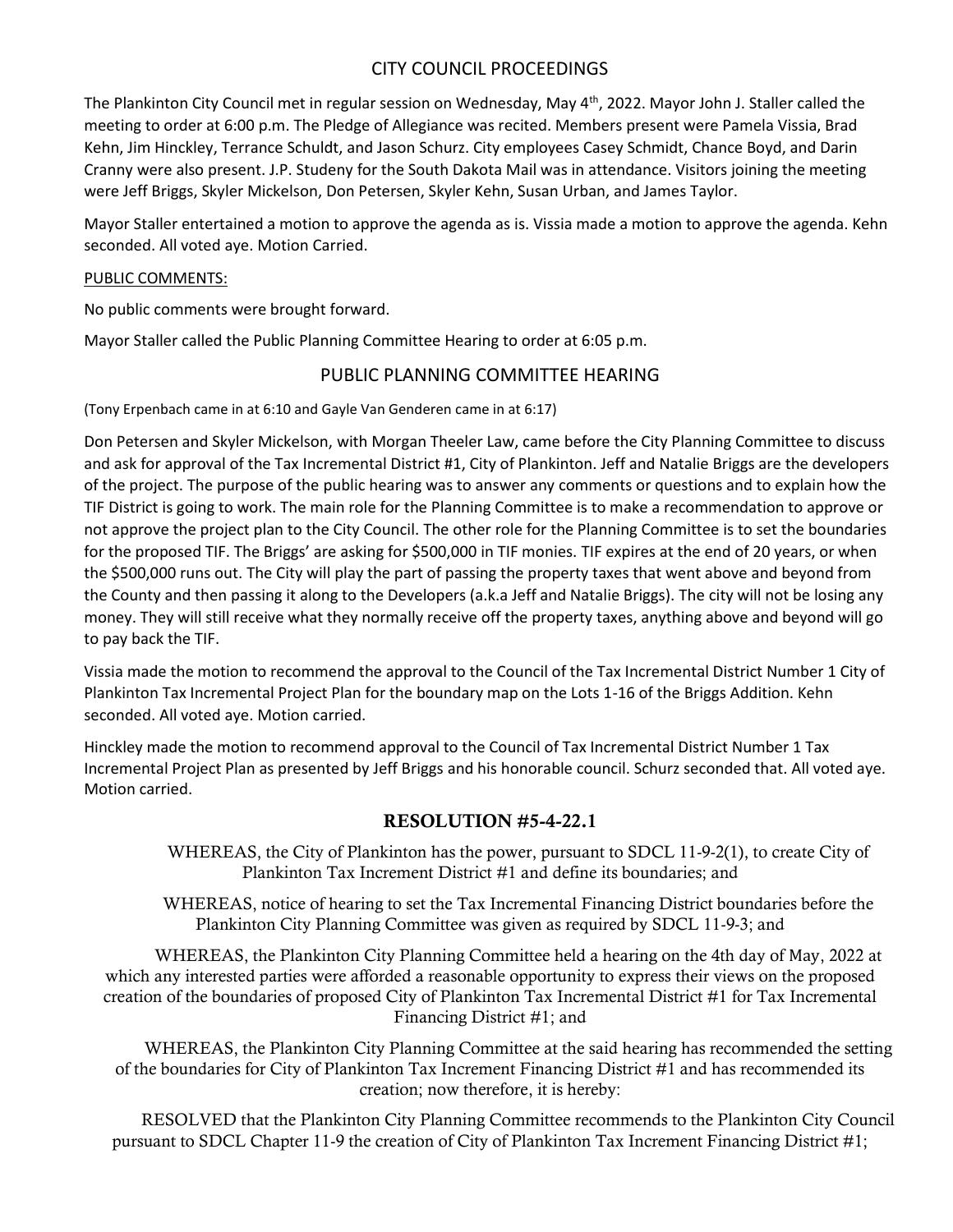RESOLVED FURTHER that the Plankinton City Planning Committee recommends pursuant to SDCL 11-9 that the Plankinton City Council adopt as the boundaries for proposed City of Plankinton Tax Incremental District  $#1$  Tax Increment Financing District  $#1$  the following described real property:

Lots 1-16 of Brigg's Addition to the City of Plankinton

Adopted this 4th day of May, 2022.

Plankinton City Planning Committee

 $By$ 

Its Chairman

Attest:

Mayor Staller adjourned at 6:40 p.m.

\_\_\_\_\_\_\_\_\_\_\_\_\_\_\_\_\_\_\_\_\_\_\_\_\_\_\_\_\_\_\_\_\_\_

# TIF HEARING

Mayor Staller called the TIF Hearing at 7:00 p.m.

Vissia made the motion to approve the Tax Incremental District Number 1 City of Plankinton Tax Incremental Project Plan for the boundary map on the Lots 1-16 of the Briggs Addition. Kehn seconded. All voted aye. Motion carried.

Hinckley made the motion to approve the Tax Incremental District Number 1 Tax Incremental Project Plan as presented by Jeff Briggs and his honorable council. Schurz seconded. All voted aye. Motion carried.

# RESOLUTION #5-4-22.2

# A RESOLUTION PROVIDING FOR THE CREATION OF CITY OF PLANKINTON TAX INCREMENTAL DISTRICT NUMBER ONE

WHEREAS, the Plankinton City Council has the power, pursuant to SDCL 11-9-2, to create Tax Incremental District Number One (TID #1) and to define the district's boundaries; and

WHEREAS notice of the hearing before the Plankinton City Planning Committee was provided pursuant to SDCL 11-9-3; and

WHEREAS the Plankinton City Planning Committee held a hearing on the 4<sup>th</sup> day of May, 2022, at which any interested parties were afforded a reasonable opportunity to express their views on the proposed creation of a tax incremental district; and

WHEREAS the Plankinton City Planning Committee after said hearing has recommended the proposed plan for Tax Incremental District Number One (TID #1) and has recommended its creation, setting the boundaries as listed in the project plan, and recommending adoption of the project plan.

THEREFORE, IT IS HEREBY RESOLVED:

1. Pursuant to SDCL 11-9-5, there is hereby created, as of the  $4<sup>th</sup>$  day of May, 2022, the City of Plankinton Tax Incremental District Number One (TID #1) which is located wholly within Briggs Addition to the City of Plankinton, Aurora County, South Dakota, and is legally described as follows:

Lot One (1) through Lot Sixteen (16), inclusive, Briggs Addition to the City of Plankinton, Aurora County, South Dakota,

with a map showing said boundaries thereof being included in the Project Plan presented to the Plankinton City Council at its special meeting called, and held, on the 4<sup>th</sup> day of May, 2022.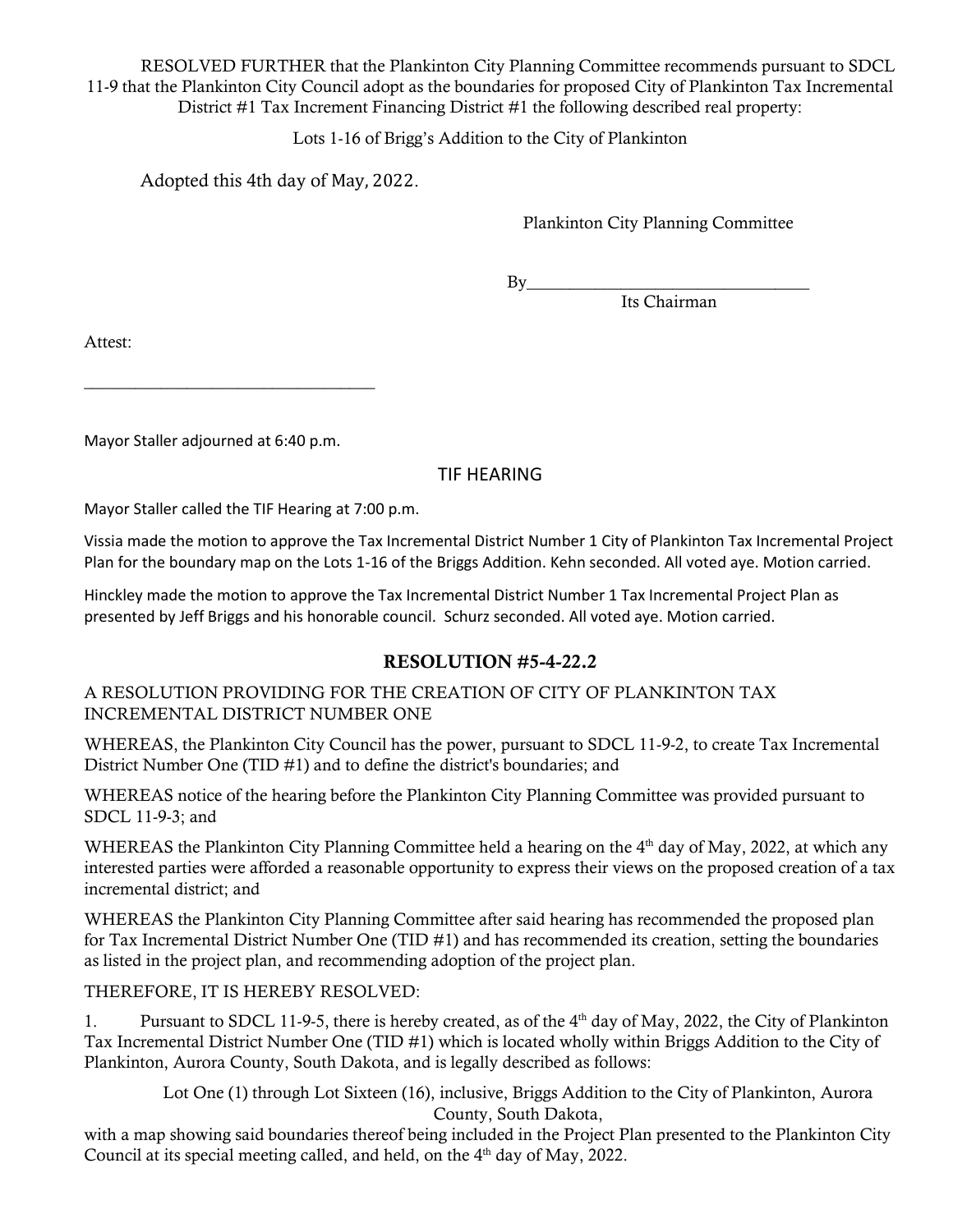2. A hearing by the Plankinton City Planning Committee concerning the creation and boundaries of Tax Incremental District Number One (TID  $#1$ ) was held on the  $4<sup>th</sup>$  day of May, 2022.

3. The City Council, in consideration of the project plan, other documentary evidence, and testimony, hereby makes the following findings:

- a. Pursuant to SDCL 11-9-8, not less than fifty percent (50%) by area of the real property within the proposed tax increment district will stimulate and develop the general economic welfare and prosperity of the City of Plankinton and State of South Dakota through the promotion and advancement of industrial, commercial, manufacturing, agricultural, or natural resources;
- b. Further pursuant to SDCL 11-9-8, the improvement of the area is likely to enhance significantly the value of substantially all of the other real property in Tax Incremental District Number One  $(TID #1);$
- c. Pursuant to SDCL 11-9-13, the project plan for Tax Incremental District Number One (TID #1) includes information satisfying each of the five (5) requirements contained therein;
- d. Pursuant to SDCL 11-9-16, the project plan for Tax Incremental District Number One (TID #1) includes information satisfying each of the six (6) requirements contained therein; and
- e. The plan is feasible and, though the City of Plankinton is not zoned, the plan conforms to the informal master plan of the City of Plankinton.
- f. The aggregate assessed value of the taxable property in the District, plus all other tax incremental districts does not exceed ten percent (10%) of the total assessed valuation of the City of Plankinton
- g. Tax Incremental District Number One (TID #1) will be designated as an Annual Appropriations Tax Incremental District to ensure that it does NOT count against constitutional debt.

4. Based on the findings in Section 3 above, the Plankinton City Council hereby approves and adopts the project plan and the proposed boundaries as recommended by the Plankinton City Planning Committee.

5. The Plankinton City Council hereby directs the Plankinton Finance Officer to take such action as is deemed necessary to accomplish SDCL 11-9-20.

6. There is hereby created, pursuant to SDCL 11-9-31, the Tax Incremental District Number One Fund (TID #1 Fund).

7. All tax increments collected pursuant to Tax Incremental District Number One (TID #1) shall be deposited into the Tax Incremental District Number One Fund (TID #1 Fund).

8. All funds in the Tax Incremental District Number One Fund (TID #1 Fund) shall be used solely for the purposes expressly stated and reasonably inferred in SDCL Chapter 11-9.

9. The Plankinton City Council finds that the aggregate assessed value of the taxable property in the district plus the tax incremental base of all other existing districts does not exceed ten percent (10%) of the total assessed value of taxable property in the municipality.

10. The project plan is on file with the Plankinton Finance Officer.

11. The City of Plankinton Mayor is authorized to execute a Contract for Private Development with Brigg's Properties, LLC, in accordance with the provisions of this Resolution and the Project Plan.

Adopted by the Plankinton, South Dakota City Council in regular session this the  $4<sup>th</sup>$  day of May, 2022, with:

5 votes cast in favor of adoption, 0 votes cast against adoption, and 0 votes abstaining.

\_\_\_\_\_\_\_\_\_\_\_\_\_\_\_\_\_\_\_\_\_\_\_\_\_\_\_\_\_\_\_\_\_\_\_\_\_\_\_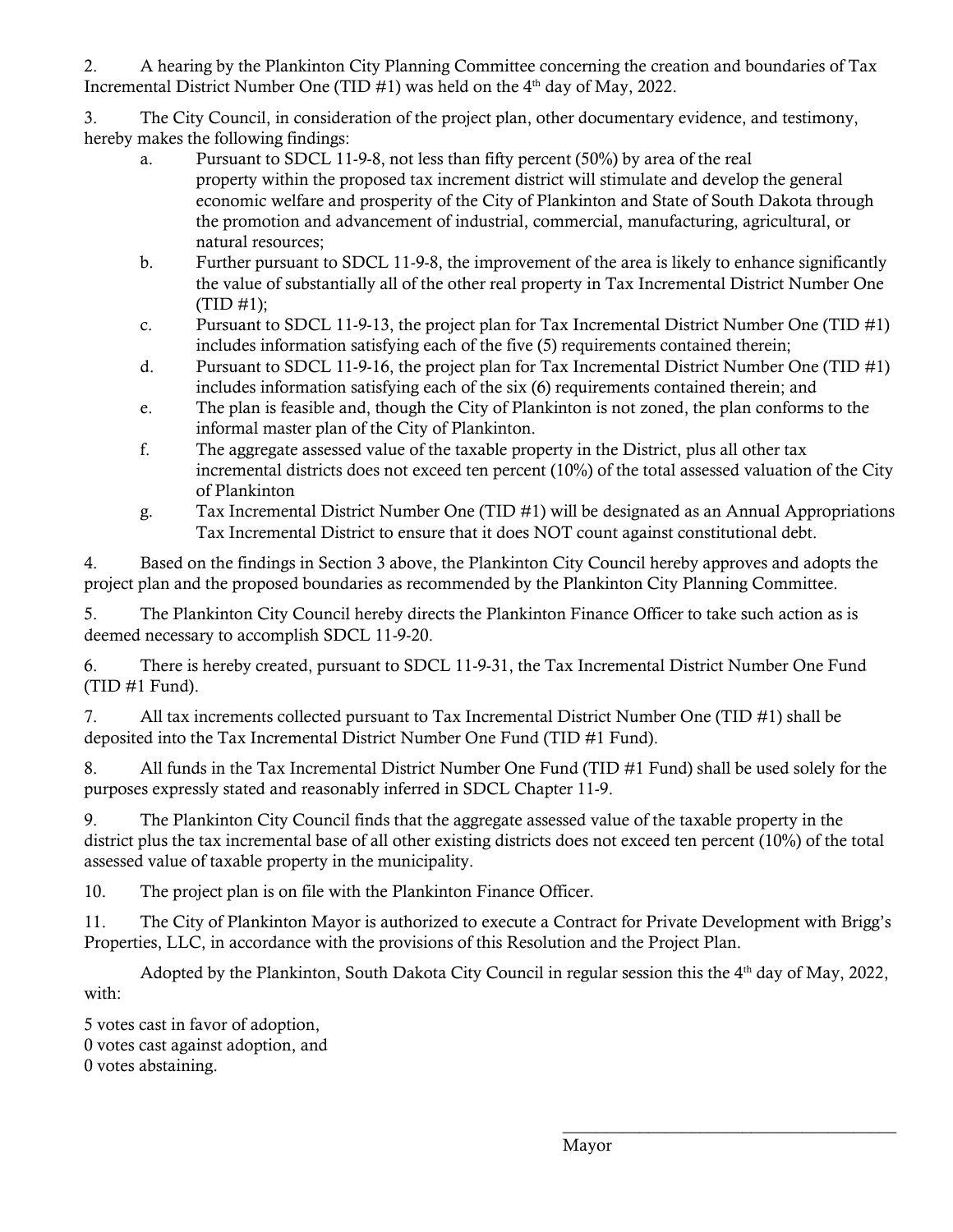Attest:

#### \_\_\_\_\_\_\_\_\_\_\_\_\_\_\_\_\_\_\_\_\_\_\_\_\_\_\_\_\_\_\_\_\_\_\_\_\_\_\_ Plankinton Deputy Finance Officer

Mayor adjourned the TIF Hearing at 7:02 p.m.

(Jeff Briggs, Don Petersen, Skyler Kehn, Mr. Taylor, and J.P. Studeny leave at 7:03)

# MALT BEVERAGE LICENSE HEARING

(Carter Davis came in at 7:07)

Mayor Staller called the Malt Beverage License Hearing to order at 7:05 p.m. The liquor license application renewals are for the Retail (on-off sale) Malt Beverage & SD Farm Wine. Mayor Staller read the applications from the Commerce Street Grille, LLC, Plank Inn, Roadhouse Pub, and Road-side C Store. All taxes have been paid, applications are complete, and monies have been received. Kehn made a motion to approve the reissuance of license for the Commerce Street Grille, LLC. Schurz seconded. All voted aye, with Vissia abstaining. Motion Carried. Vissia made a motion to approve the reissuance of license for the Plank Inn. Schuldt seconded. All voted ayes. Motion carried. Schuldt made a motion to approve the reissuance of the license for the Roadhouse Pub. Hinckley seconded. All voted ayes. Motion carried. Vissia made a motion to approve the reissuance of the license for Roadside C-Store. Kehn seconded. All voted aye. Motion carried.

Mayor Adjourned Malt Beverage Hearing at 7:09 p.m. The council reconvened, then, to the regular meeting.

#### APPROVAL OF MINUTES:

Kehn made a motion to approve the minutes of the April 5<sup>th</sup>, 2022, council minutes as they were e-mailed out to the Council. Schurz seconded. All voted aye. Motion carried.

#### BILLS APPROVAL:

Schurz made a motion to authorize the Deputy Finance Officer to pay bills. Hinckley seconded. All voted aye. Motion carried.

| EFT BILLS PAID AFTER APRIL 5TH, 2022 MEETING |                                |             |  |  |
|----------------------------------------------|--------------------------------|-------------|--|--|
| SDDLR UNEMPL INS DIV                         | 1st Quarter Unempl.            | \$235.70    |  |  |
| Great Western Bank                           | Bucket Trk Loan #29            | \$3,186.19  |  |  |
| Internal Revenue Service                     | Pay 8 SS, Medicare, & Fed      | \$2,312.49  |  |  |
| Wealth Management                            | <b>Qrtrly Water/Sewer Loan</b> | \$19,009.17 |  |  |
| SD Dept of Revenue                           | March '22 Sales Tax            | \$5,989.09  |  |  |
| Heartland                                    | 35th Elec Loan Paymnt          | \$2,483.36  |  |  |
| Internal Revenue Service                     | Pay 9 SS, Medicare, & Fed      | \$2,415.86  |  |  |
| <b>SD Retirement</b>                         | Pay 7, 8, 9 Retirement Tax     | \$3,360.24  |  |  |
| F & M State Bank                             | <b>April Bank Fees</b>         | \$35.70     |  |  |
|                                              |                                |             |  |  |
| BILLS PAID AFTER APRIL 5TH, 2022 MEETING     |                                |             |  |  |
| A-Ox Welding Supply                          | <b>Supplies</b>                | \$173.04    |  |  |
| A/B Rural Water System                       | March Water Purchase           | \$6,639.40  |  |  |
| City of Plankinton                           | Mtr Dep Applied to Final Bill  | \$124.64    |  |  |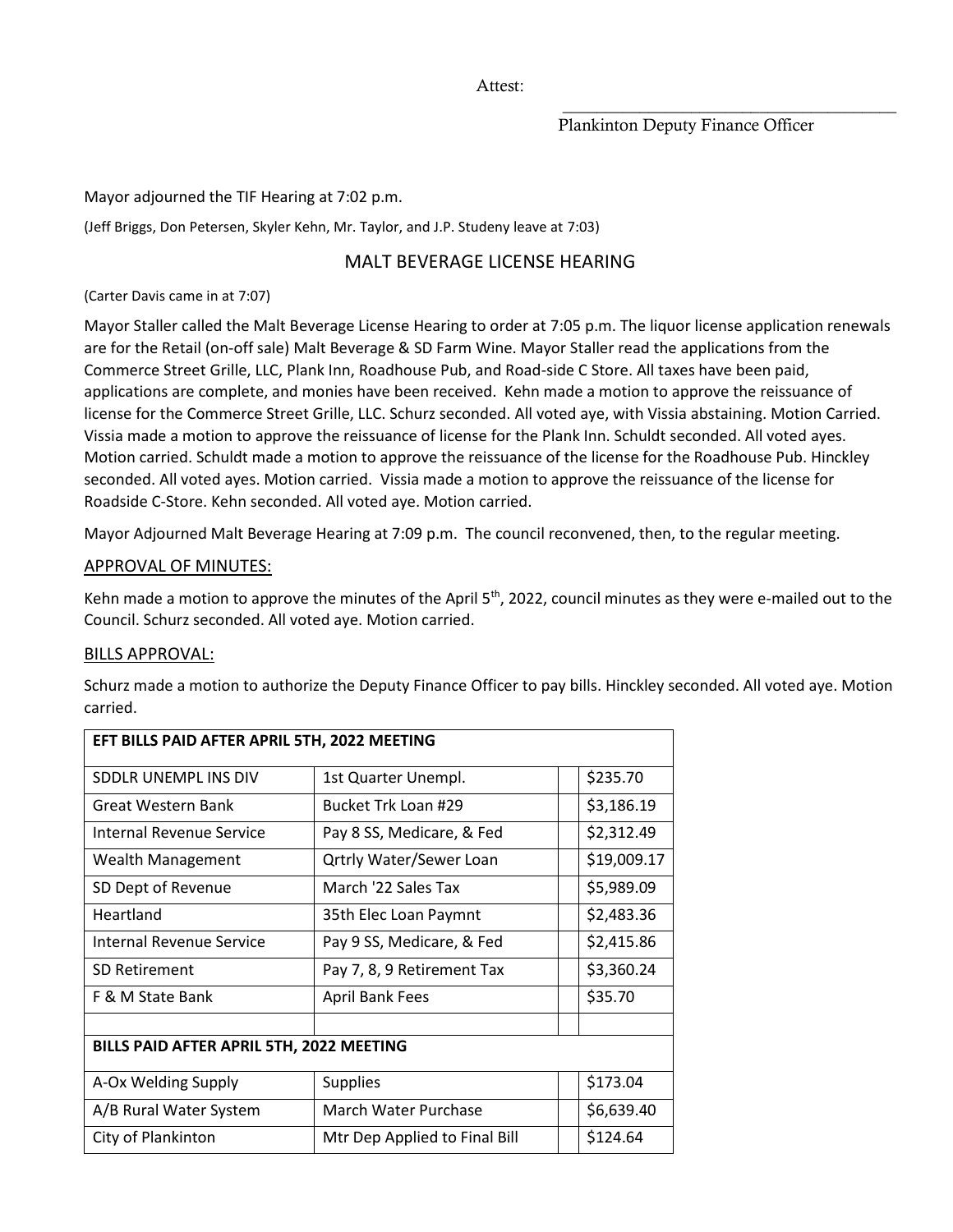| <b>CNH Industrial</b>          | Mini Excav/Skid Steer Lease     | \$1,346.54  |
|--------------------------------|---------------------------------|-------------|
| Dakota Supply Group            | <b>Shop Supplies</b>            | \$46.10     |
| Ditch Witch UnderCon           | Ditch Witch C16X / Valve        | \$14,408.45 |
| Golden West                    | <b>Telephone Bills</b>          | \$380.30    |
| <b>GT Sanitation</b>           | April Garbage                   | \$85.00     |
| H & H Electric & Motor Repair  | Siren Check - hit by lightening | \$125.00    |
| Kylee Urban                    | Supply Reimburse                | \$10.65     |
| Menards                        | Pool Supplies                   | \$489.99    |
| Plankinton Lumber Co           | Supplies                        | \$516.85    |
| Postalia                       | Postage Meter Lease             | \$89.85     |
| Roadside                       | <b>Fuel Purchase</b>            | \$697.13    |
| <b>Runnings Supply</b>         | <b>Supplies</b>                 | \$207.84    |
| South Dakota Mail              | <b>March Publishing</b>         | \$1,637.64  |
| <b>Spencer Quarries</b>        | 3/4" Rock                       | \$299.90    |
| Steve's Welding & Repair       | Weld Wire                       | \$112.00    |
| Tara Beckmann                  | Mtr Dep Refunded                | \$124.64    |
| <b>Tech Solutions</b>          | <b>IT Contract</b>              | \$695.00    |
| <b>State Flag Account</b>      | US. Flags                       | \$465.41    |
| <b>Border States Ind</b>       | Shop / Pool Supplies            | \$1,297.29  |
| <b>Central Electric</b>        | Ramp Lighting/Wheeling          | \$2,348.22  |
| City of Plankinton             | Mtr Dep Applied to Final Bill   | \$250.00    |
| Dakota Supply Group            | Shop/ Lmbr Yrd/ Briggs          | \$6,797.89  |
| Darin Cranny                   | Lunch / Wtr Town Elec Conf      | \$16.00     |
| Dept of Energy (WAPA)          | Mar Power Purch                 | \$15,027.21 |
| <b>Dollar General</b>          | <b>Ball Field Supplies</b>      | \$56.13     |
| <b>East River Elec Power</b>   | March Wheeling Fees             | \$5,848.90  |
| Gerrit Overweg                 | Oversize Gravel                 | \$3,421.78  |
| Guardian                       | Empl Life, LTD, & Std Ins       | \$263.65    |
| <b>HCPD</b>                    | March Power Purch               | \$49,072.34 |
| <b>MMUA</b>                    | Qrtr 13 Wrkr Prog / supply      | \$2,250.00  |
| Overweg Auto                   | Supplies/Repairs                | \$1,283.00  |
| <b>Plankinton Service Club</b> | 22 Membership Fees              | \$35.00     |
| <b>RESCO</b>                   | <b>Elec Supplies</b>            | \$263.76    |
| <b>Rons Market</b>             | Shop/ Finance Office Supply     | \$99.77     |
| SD Dept of Transportation      | <b>Fuel Purchase</b>            | \$649.38    |
| South Dakota 811               | Mar Message Fees                | \$11.55     |
| <b>Verizon Wireless</b>        | Surface Pro / Tower Int         | \$75.16     |
| VOID                           | <b>VOID</b>                     | VOID        |
| Shelby Higgason                | Payroll - Library               | \$27.70     |
| <b>AFLAC</b>                   | Monthly Insurance               | \$343.27    |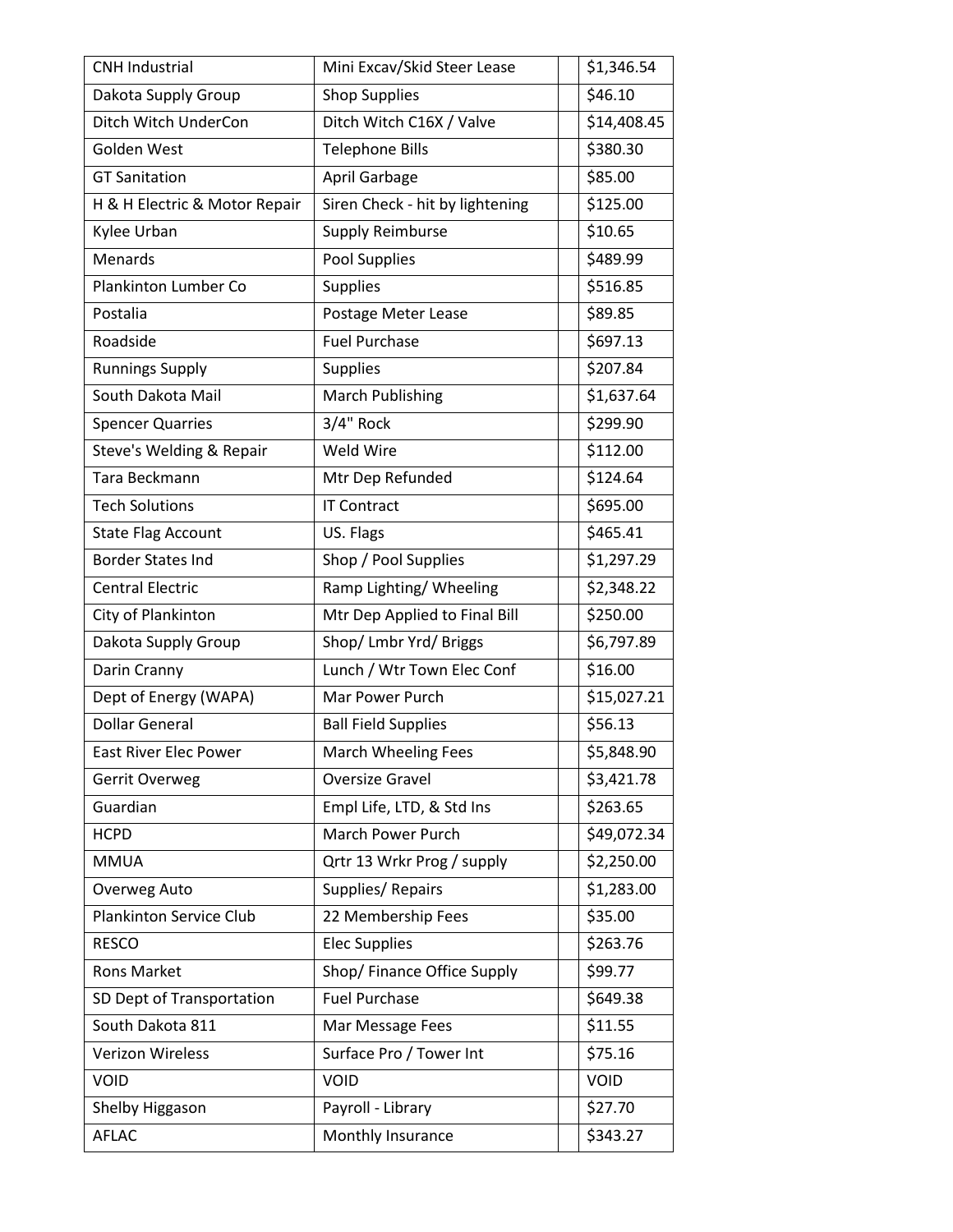| Aur. Cty Treasurer                       | 1st half Law Enforcement                 | \$32,161.54             |
|------------------------------------------|------------------------------------------|-------------------------|
| <b>Avera Health Plans</b>                | Monthly Health Insurance                 | \$5,664.90              |
| <b>DELTA Dental</b>                      | Dental Insurance                         | \$350.50                |
| Toshiba                                  | <b>Monthly Copier Contract</b>           | \$167.55                |
| <b>VISA</b>                              | <b>MISC</b>                              | \$1,036.24              |
| Bi-Weekly Pay 8                          | Payroll                                  | \$7,150.11              |
| Bi-Weekly Pay 9                          | Payroll                                  | \$6,854.97              |
|                                          |                                          |                         |
| BILLS TO PAY AFTER MAY 4TH, 2022 MEETING |                                          |                         |
| A/B Rural Water System                   | April Water Purchase                     | \$6,622.90              |
| <b>Border States</b>                     | <b>ELEC SUPPLIES</b>                     | \$4,539.63              |
| <b>Central Electric</b>                  | Assist w/ Outage on 4/5                  | \$190.00                |
| <b>CNH Industrial</b>                    | Mini Excav/Skid Steer Lease              | \$1,346.54              |
| <b>DGR Engineering</b>                   | Prof Services through 3/31               | \$100.00                |
| Forterra                                 | Lumberyard Storm Drain                   | \$402.80                |
| Golden West                              | <b>Telephone Bills</b>                   | \$379.97                |
| <b>GT Sanitation</b>                     | May Garbage                              | \$85.00                 |
| Menards                                  | Pool/Electric                            | \$165.44                |
| John Miller                              | Mtr/Account Refund                       | \$136.46                |
| M & L Repair                             | Lawn Mower Maintenance                   | \$266.86                |
| Norman Thompson                          | Mtr Deposit Refund                       | \$250.00                |
| <b>Plankinton Lumber</b>                 | Pool/Shop/Vac/Ball Fields                | \$478.66                |
| Ramkota Hotel - Watertown                | Travel Expense - Conference              | \$193.98                |
| Roadside C-Store                         | <b>Fuel Expense</b>                      | \$1,022.83              |
| Runnings                                 | Shop/Pool                                | \$360.12                |
| South Dakota Mail                        | Monthly Publishing                       | $\overline{5}$ 2,139.48 |
| <b>Steve's Welding</b>                   | <b>Bucket Truck</b>                      | \$90.70                 |
| <b>Sturdevant's Auto Parts</b>           | <b>Starter for Darin's Pickup</b>        | \$189.00                |
| <b>SPN &amp; Associates</b>              | <b>Briggs Lift Station Prelim Design</b> | \$6,750.00              |
| SD Dept. Of Health                       | <b>Water Testing</b>                     | \$30.00                 |

## VISITORS:

(Jeff McCormick and Nick Zolnowsky from SPN came at 6:41; Clint Bultsma came at 6:46)

Tony Erpenbach came to discuss some happenings at the East Meadow Addition. Tony, on behalf of CJT Development, discussed possible townhomes at the East Meadow Development site. They are planning on buying the last 3 lots in this Addition. They want to put a Town house right away, then 2 foundations will be put down at the same time but won't build on those until the Townhouse is done. The reason why is to get the whole lot out of the Flood Zone. Tony is asking if the 3 lots could be divided into 6 lots, providing they get all the land out of the Flood Zone. Council advised Tony to talk with the Development Board, as the Development board owns the property. If the Development board approves it, a new plat map would need to be made, then presented to the City Council.

(Tony departed at 6:54)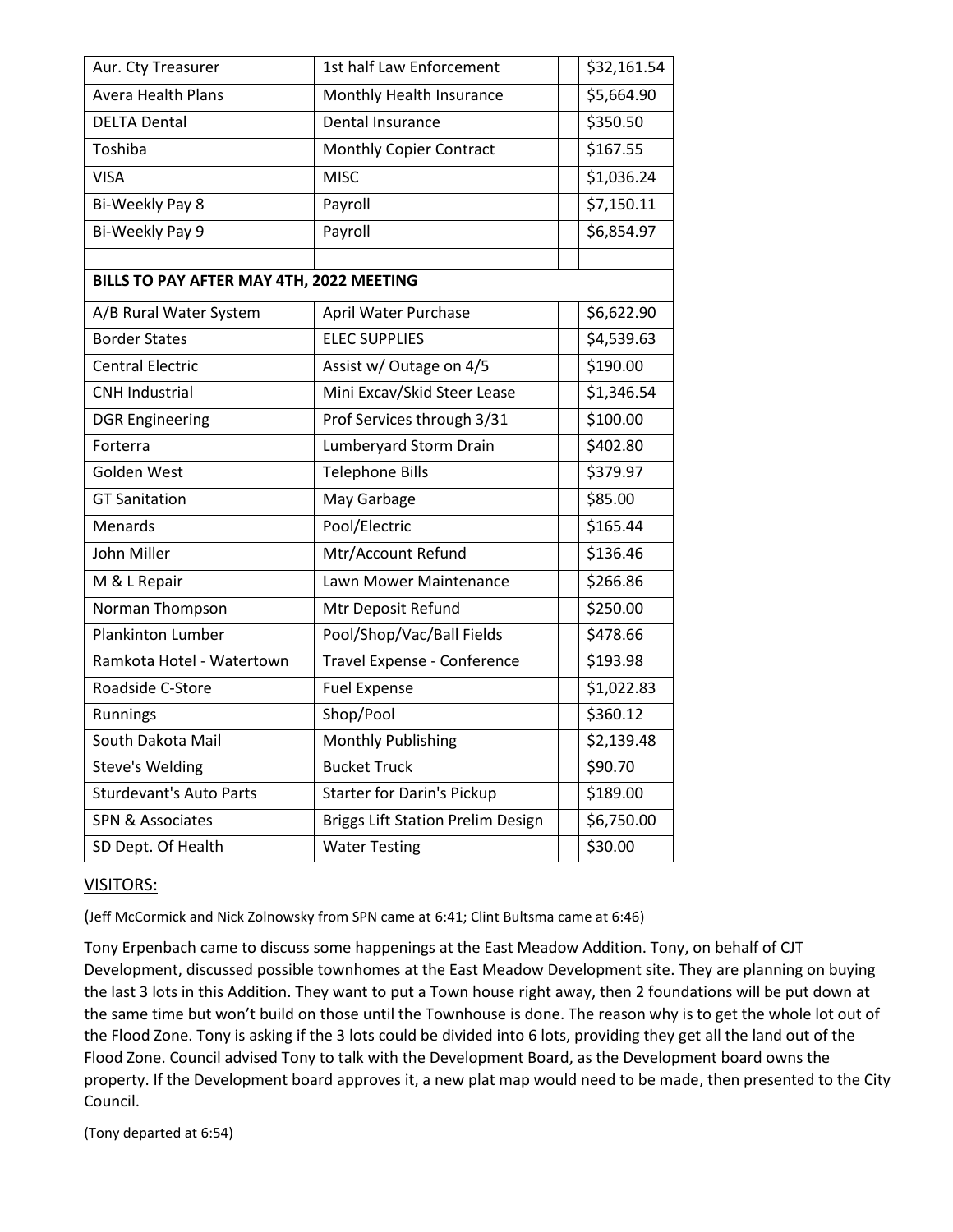Carter Davis appeared before the council to discuss some things on the Pool. Dates for swimming lessons were the first topic. The Final decision was to have 1<sup>st</sup> session of Lessons from July 5<sup>th</sup> – 15<sup>th</sup>; and July 18<sup>th</sup> – 29<sup>th</sup>. Carter was advised to always have a minimum of 3 lifeguards at the pool during swimming lessons. The topic then turned to lifeguard attire. Carter had been asked to bring up the possibility of the female lifeguards wearing 2-piece suits. The council advised Carter 1-piece suits will be required now; but to find out the reason for wanting 2-piece suits. Carter, next asked if he could have the ability to phone in a back up lifeguard if needed. He was told that was fine, but to make sure they are certified and to fill out the necessary paperwork at City Hall. Mayor Staller asked what Carter was thinking of opening and closing dates for the pool. May 31<sup>st</sup> is the tentative opening date and August 7<sup>th</sup> is the tentative closing date. Season Pass prices will stay the same.

## (Carter Davis left @ 7:55)

Clint Bultmsa from Bultsma Agency came to update the council on the Claim that was made for the Hail Damage. The majority that is left to be done is the 2-story part of City Hall and the senior center. At this point we have no contractor overseeing this anymore. Moving forward, the Deputy Finance Officer was directed to reach out to Willuweit Construction to see if they would draw up a quote for the senior center as well as the 2-story part of City Hall. Mr Willuweit provided a quote for the senior center but informed the Deputy Finance Officer it may be a bit before the City Hall can be looked at. The reason being he is busy and booked out a way. Kehn made the motion to approve the Willuweit Construction quote of a Duro-Last Roof with 20-year warranty for \$19,676.00. Schurz seconded it. All voted aye. Motion Carried.

It was also discussed whether the City would like to start bidding the property insurance contracts out for 3 years, ILO 1 year. In case times, such as this one, with the hail damage, come up and it take a year or more to get settled. The council agreed it would be better to make the insurance contract 3 years. Kehn made the motion to bid the property insurance out for 3 years. Schurz seconded. All voted aye. Motion carried.

(Clint Bultsma left at 8:55)

## OLD BUSINESS:

# SPECIAL EVENT ALCOHOLIC BEVERAGE ORDINANCE - 2<sup>nd</sup> Reading:

Vissia made a motion to approve the Special Event Alcoholic Beverage Ordinance. Kehn Seconded. All voted aye. Motion carried.

# TITLE XI: BUSINESS REGULATIONS

# CHAPTER 114 SPECIAL EVENT ALCOHOLIC BEVERAGE LICENSES

114.50 Special Event Alcoholic Beverage Licenses. Pursuant to the general authority of local governing body approval or disapproval of alcoholic beverage licenses under SDCL Title 35 and SDCL Chapters 35-2 and 35-4 and in conjunction with the regulation of trafficking in alcoholic beverages under Chapter 114 of the Code of Ordinances of the City of Plankinton, South Dakota, the following provisions are applicable to special event alcoholic beverage licenses.

114.51 Special Event Alcoholic Beverage Licenses Authorized, Application Requirements, Boundaries, Hours, Hearing Requirements, Limitation on Number of Licenses, and More Restrictive Conditions Authorized. Special event alcoholic beverage licenses, as authorized under SDCL 35-4-124 (1), (2), and (3), only, as such portion of the South Dakota Code is currently in effect or as may hereafter amended by the State of South Dakota and as specified below, may be issued by the City Council in conjunction with special events held within the City of Plankinton. Any license issued pursuant to this section may be issued for a period of time established by the City Council not to exceed fifteen (15) consecutive days. The license shall be applied for and issued in the same manner as other alcohol licenses issued by the City of Plankinton, except as may be further provided in this section of Chapter 114.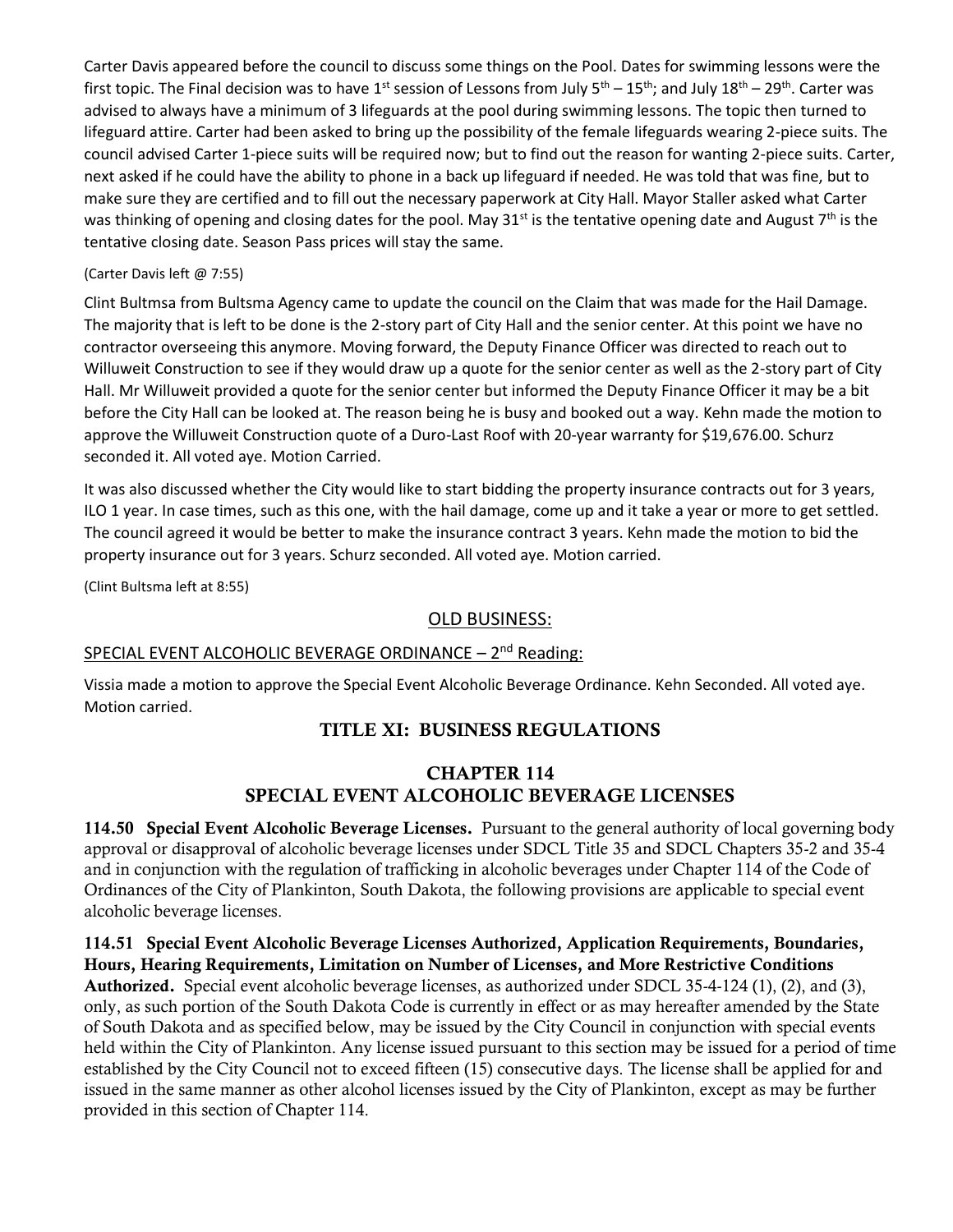- 1. *Special Application Requirements*: Any application for a special event alcoholic beverage license shall include the class of special alcoholic beverage license applied for and contain a map of the intended location for use of the special event alcoholic beverage license.
- 2. *Effect Of Boundaries for Licenses*: The sale of alcoholic beverages pursuant to a special event alcoholic beverage license shall not take place beyond the boundaries shown on the map. Alcoholic beverages sold pursuant to an off-sale special event alcoholic beverage license shall not be consumed at the location of the sale. Consumption of alcoholic beverages sold pursuant to an on-sale special event alcoholic beverage license may occur within the same boundaries set for the sale of alcoholic beverages.
- 3. *Hours Of Effect*: The City Council, when granting a special event alcoholic beverage license, shall set the hours for which the special event alcoholic beverage license shall be effective with such hours never to exceed those for an on-sale alcoholic beverage dealer as established under §114.03(B), §114.15(A) and (B), §114.30(A) and (B), and §114.31(A), of this Chapter 114.
- 4. *Hearing Requirement*: A public hearing shall be required for special event alcoholic beverage licenses in the same manner as for other alcoholic beverage licenses pursuant to SDCL Chapter 35-2.
- 5. *Limits On Issuance*: No person, organization, or entity may be issued more than four (4) special event alcoholic beverage licenses within any calendar year. For calculation purposes, any combination of licenses issued to the same person, at the same place, for the same time, and for the same special event, shall be counted only as one (1) license for purposes of the four (4) license limit.
- 6. *Authorization of More Restrictive Conditions*: Any special event licensee shall conform to and abide by all general restrictions set forth this Chapter 114 to the extent the same do not conflict with the conditions set forth by the City Council in the issuance of any special event license hereunder, such conditions being hereby authorized to be, in the full discretion of the City Council, more restrictive than the general restrictions set forth in other sections of this Chapter 114. Such more restrictive conditions, as warranted by each special event application, may include, but are not necessarily limited to, appropriate security requirements, and hours of operation shorter than those allowed by §114.03(B), §114.15(A) and (B), §114.30(A) and (B), and §114.31(A), of this Chapter 114.

114.52 Types of Special Event Alcoholic Beverage Licenses. *Types of Special Event Alcoholic Beverage Licenses and Classes of Eligibility*: The following types of special event alcoholic beverage licenses are available to the corresponding classes of applicants for use in conjunction with a special event in the City of Plankinton:

- 1. *Special Malt Beverage Retailer's License*: Available to any civic, charitable, educational, fraternal, or veterans' organization or any licensee licensed pursuant to SDCL 35-4-2(4) [local on sale licensee], (6) [non-local on sale licensee], or (16) [malt beverage and wine produced by a farm winery licensee].
- 2. *Special On-Sale Wine Retailer's License*: Available to any civic, charitable, educational, fraternal, or veterans' organization or any licensee licensed pursuant to SDCL 35-4-2(4) [local on sale licensee], (6) [non-local on sale licensee], or (12) [wine and cider retailer], or (16) [wine produced by a farm winery licensee].
- 3. *Special On-Sale License*: Available to any civic, charitable, educational, fraternal, or veterans' organization or any licensee licensed pursuant to SDCL 35-4-2(4) [local on sale licensee] or (6) [nonlocal on sale licensee].

# 114.53 Fees for Special Event Alcoholic Beverage Licenses.

- 1. *Special Malt Beverage Retailer's License* [114.51, 1., above]: \$50.00
- 2. *Special On-Sale Wine Retailer's License* [114.51, 2., above]: \$50.00
- 3. *Special On-Sale License* [114.51, 3., above]: \$50.00

115.54 Penalty. The specific provisions of Chapter 114 having been incorporated into this subsection of Chapter 114 as related to special event alcoholic beverage licenses, any person, entity, or organization who or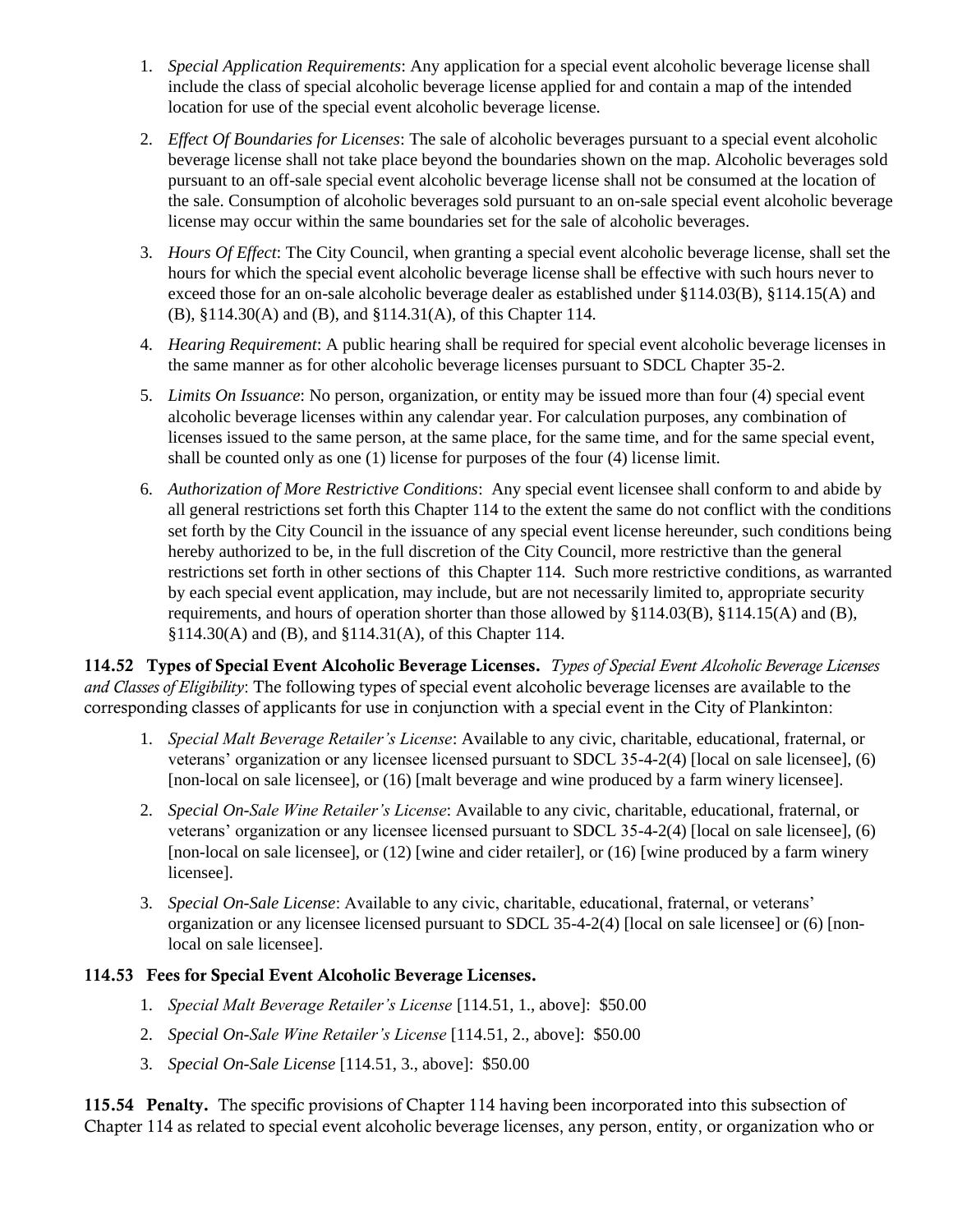which violates any provision of this §114.50 *et. seq*. will be subject to the penalty provisions of §114.99 as applicable to the specific portion of Chapter 114 violated by the special events licensee.

1<sup>st</sup> Reading: April 5<sup>th</sup>, 2022 2<sup>nd</sup> Reading: May 4<sup>th</sup>, 2022 Adoption: June  $7<sup>th</sup>$ , 2022 Date Published: May18th, 2022 Date Effective: June 7<sup>th</sup>, 2022

John J. Staller, Mayor

ATTEST:

Casey Schmidt, Deputy Finance Officer

## FIRE STATION ROOF QUOTES:

This was tabled until the next meeting. There were questions on type of steel that was going to be used for the replacement of the roof.

## GRAIN BIN/DUST CONTROL AGREEMENT:

This was tabled until the next meeting. Mr. Taylor has not had a chance to put a contract together.

## MAYOR/COUNCIL PAY – RESOLUTION:

Mayor Staller entertained a motion to approve Resolution 5-4-22 Establishing the Salary of the Mayor and City Council Persons. Vissia made a motion to approve Resolution 5-4-22 Establishing the Salary of the Mayor and City Council Persons. Hinckley Seconded. A Roll Call Vote was taken: Vissia – Aye; Kehn – Aye; Hinckley – Aye; Schuldt – Aye; Schurz – Aye. Motion carried.

# CITY OF PLANKINTON, AURORA COUNTY, SOUTH DAKOTA

## RESOLUTION NO 5-4-22

# **ESTABLISHING THE SALARY OF THE MAYOR AND CITY COUNCIL PERSONS**

**BE IT RESOLVED** by the City of Plankinton, South Dakota as follows:

The mayor shall receive an annual salary of \$3500.00, \$50.00 per regular meeting, \$75.00 per special meeting.

 The City Council members shall receive an annual salary of \$1,750.00, \$50.00 per regular meeting, \$75.00 per special meeting.

 This Resolution shall be effective the first meeting in June, 2022 and until further resolution of the council altering said annual compensation.

John J. Staller, Mayor

\_\_\_\_\_\_\_\_\_\_\_\_\_\_\_\_\_\_\_\_\_\_\_\_\_\_\_\_\_\_\_\_\_\_\_\_\_\_\_\_\_

ATTEST:

\_\_\_\_\_\_\_\_\_\_\_\_\_\_\_\_\_\_\_\_\_\_\_\_\_\_\_\_\_\_\_\_\_\_ Casey Schmidt, Deputy Finance Officer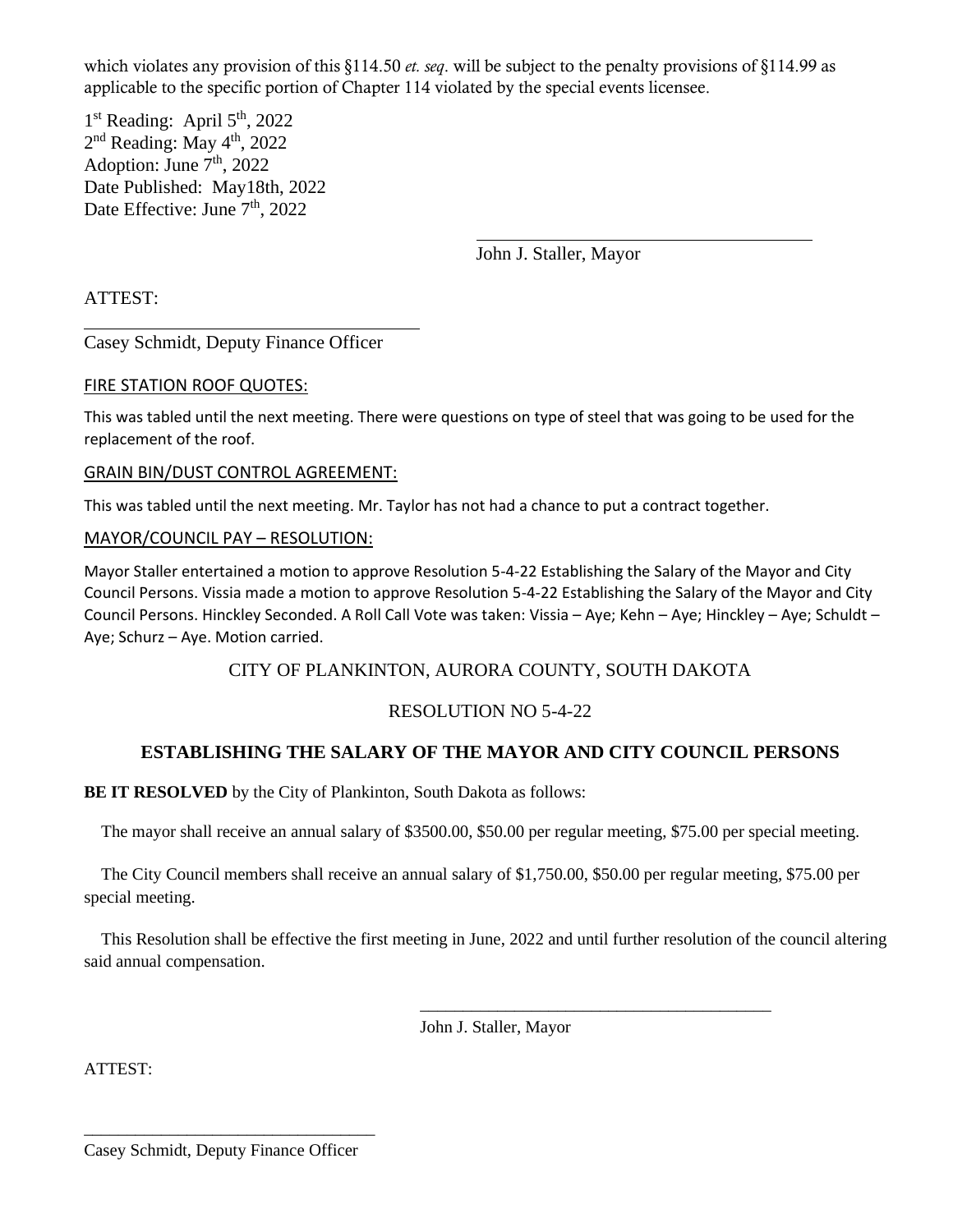# NEW BUSINESS:

# DANR WASTEWATER PROJECT – JEFF MCCORMICK w/ SPN:

Jeff McCormick came to present the funding which Plankinton received. Total Project cost between remaining PVC/Sewer and the Lift Station is \$5,430,250.00. Local ARPA contribution is \$124,134.00, with the State matching it at \$124,134.00. The State also gave an ARPA grant of \$2,671.482.00. In the end, the city was approved for a \$2,510,384.00 Clean Water SRF Loan for 30 years at 2.125%. Jeff also let the City Council know there are some contingencies that will need to be met. One of them is a bond resolution which will need to be passed. The other is that a new surcharge will have to be established. Jeff stated this loan HAS to be under contract by 2024 & HAS to be spent by 2026. The agreement of the council was to move forward right away on bidding the work out, instead of waiting.

## BALL FIELD MOWING:

Mayor Staller entertained a motion to authorize the list of names of who will be mowing the big baseball fields. Vissia made a motion to authorize the following names to mow the big baseball fields. Hinckley seconded. All voted aye. Motion Carried. The following people are authorized to mow: Chris Hill, Josh Geppert, Trevor Boyd, Ryan Pryor, Kyle Bruinsma, Tom Harris, Marcus Hill, & Tye Harris.

## WARD III – POSSIBLE AT LARGE COMMUNITY MEMBER:

This topic is no longer needed as a few community members from Wards I and II stepped forward expressing interest.

## RESIGNATIONS:

Kehn made the motion to regretfully accept the resignations of Pam Vissia, Jim Hinckley, & Joe Larson. Kehn also extended a Thank You for dedication and hard work. Schuldt seconded. All voted aye. Motion Carried.

Mayor Staller adjourned the regular meeting at 8:20 p.m.

# **REORGANIZATIONAL MEETING FOR 2022-2023**

Deputy Finance Officer Schmidt called the reorganizational meeting to order at 8:20. Calls for nominations for Mayor were made. Kehn nominated John Staller as Mayor. Schurz seconded the nomination. Schuldt motioned that nominations cease. All voted aye. Nomination carried.

Mayor Staller entertained nominations for a Council President. Schurz nominated Brad Kehn. Schuldt seconded. All voted aye. Motion Carried.

Mayor Staller entertained nominations for a Council Vice-President. Kehn nominated Jason Schurz. Schuldt seconded. All voted aye. Motion carried.

## OATH OF OFFICE:

Deputy Finance Officer recited the Oath of Office to John Staller for an appointed 2-year Mayor term.

Mayor Staller recited the Oath of Office to Brad Kehn, Terry Schuldt, and Jason Schurz for an appointed 2-year Council member term.

## PLANKINTON CITY COUNCIL 2022-2023 COMMITTEE APOINTMENTS:

| ** BUILDING INSPECTOR: Brad Kehn            | ** HEALTH OFFICER: Darin Cranny                             |
|---------------------------------------------|-------------------------------------------------------------|
| ** ELECTRICAL: Terry Schuldt                | ** WATER / SEWER: Jason Schurz                              |
| ** POOL / PARK: Terry Schuldt, Jason Schurz | ** STREETS / ALLEYS / CEMETERY: Terry Schuldt, Jason Schurz |
| ** BANK: Farmer's & Merchants               | ** UTILITY SUPT: Darin Cranny                               |
| ** LAWYER: James Taylor                     | ** ELECTRIC SUPT: Chance Boyd                               |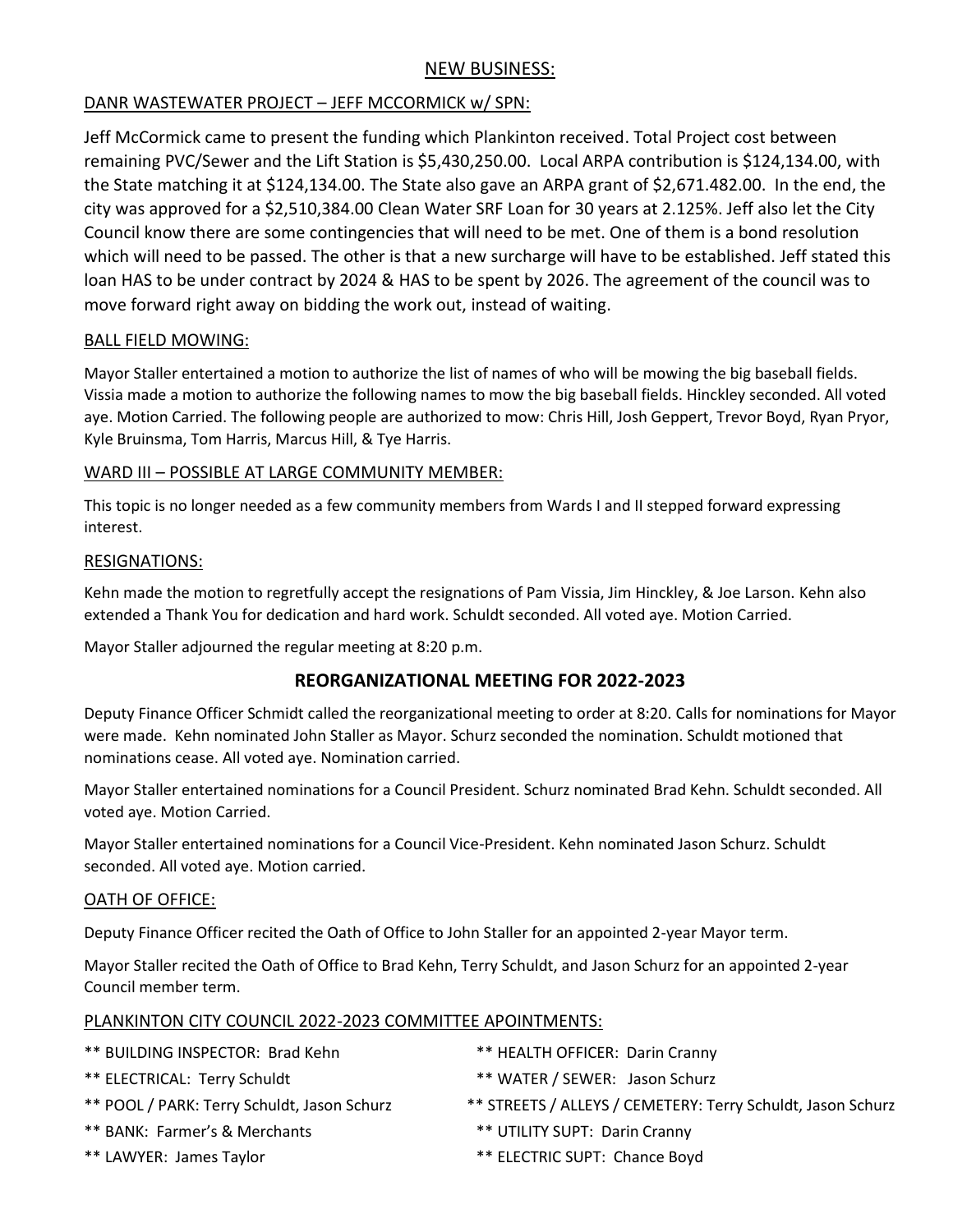#### \*\* LIBRARIAN: Carrie Brink \*\* FINANCE OFFICER: Kylee Urban

#### EMPLOYEE ANNIVERSARY:

Barry Geiman will have his 9-year anniversary with the City on 5/27/22. The Mayor and council would like to thank him for his service to the community.

## BUILDING PERMITS:

Tony Erpenbach @ 608 E. 3rd St - #41522 ; Doug Meidinger Demo Permit @ 102 E 5<sup>th</sup> St - #4822.

## ELECTRIC SUPT REPORT:

Quite a few outages happened last month. The pole behind the grocery store started to come down during one of the windy days, so Chance had Darin and Barry hook blue up to it to keep it up until the next workday. This pole has all the metering equipment on it. A stub pole was put in to hold it up right for now. Chance got back over to the bank with the remaining materials. New Service from the north was energized. When Muth has replaced the inside services, the existing service can be de-energized and spliced to come from the south and continue the loop feed in the alley way. Everything is done at the Pool for the electrical side of things. Dakota Pump will come and set up the drive and pump once there is water in the pool. WAPA will be increasing rates by 16% starting in January of 2023. Insurance company will pay the City approximately \$8,800 for the damaged storm siren. We have also sent in a grant to help pay for a replacement one. If we are awarded the grant, between that and the insurance money, the siren will be little to no expense for the City. Chance and Darin went to an electrical conference last month.

## UTILITY SUPT. REPORT

Time was spending knocking down the old water shed, with Darin doing most of the work by himself. It took less than 2 full days to take it down. Since buying and receiving the "new to us" vac, it has been used a lot, latest being to suck out water and leaves from the pool. It is saving time having this piece of equipment. The plumbing up at the pool is finished. Clean Up days have been postponed due to much needed rain. Darin spent time in the office working on the plan for the big sewer project. Couple days were spent installing storm sewer ling and drop by the lumberyards new building. Darin also spent time out at the west RU site pushing the pit. Time was spent helping with a few outages this month. Leaves from the storm drains had to be cleaned out from the heavy rain we had over the weekend. Darin would like to order a new sprayer for the 4-wheeler. The old one has a lot of age on it, as well as broken controls. A new one would cost between \$300-\$700. The purchase of a sprayer could be reimbursed by the West Nile Grant Money. Council approved Darin to find and buy a new sprayer. The new sweeper is hoping to be delivered soon. IT will cost little to have this delivered. The town of Parkston would load their old one up on the truck that is delivering the new one and send it up this way. Darin talking about installing a couple more shut-off valves on the water line located on Duff Street. Right now, when a water line is hit or cracks, a big part of the north side of town must be shut off. With a couple more valves, the shut off could be narrowed down to a block or so. Darin figured it would cost around \$5,000.00 for 2 valves. Council approved Darin purchasing a couple more shut-off valves. Darin was also going to try and rip out the ball field dug outs on the East baseball field, one at a time. He would rip one out and rebuild it at a time.

## MAYOR REPORT:

New R.U. site attendant, Don Jones, said everything was going well at the R.U. site. There are some problems with people using the ball fields for soccer fields. Normally not an issue, but with baseball season the fields are becoming ripped up too bad. The goals were moved out of the fields but were put back somehow. It was suggested by Kehn to put signs up in both English and Spanish to stay off the fields right now. Another quote was sent out from Maguire Iron to tear down the water tower. This will be discussed at the June meeting. State of South Dakota sent a letter congratulating the City of Plankinton on the grant and loan from DANR. The city also received a letter congratulating us the 2021 Operation Maintenance Award for it's Waste Water Treatment Facility. The award is given to systems recognized for operating in compliance with surface water discharge permit. A big thank you to Darin and his crew.